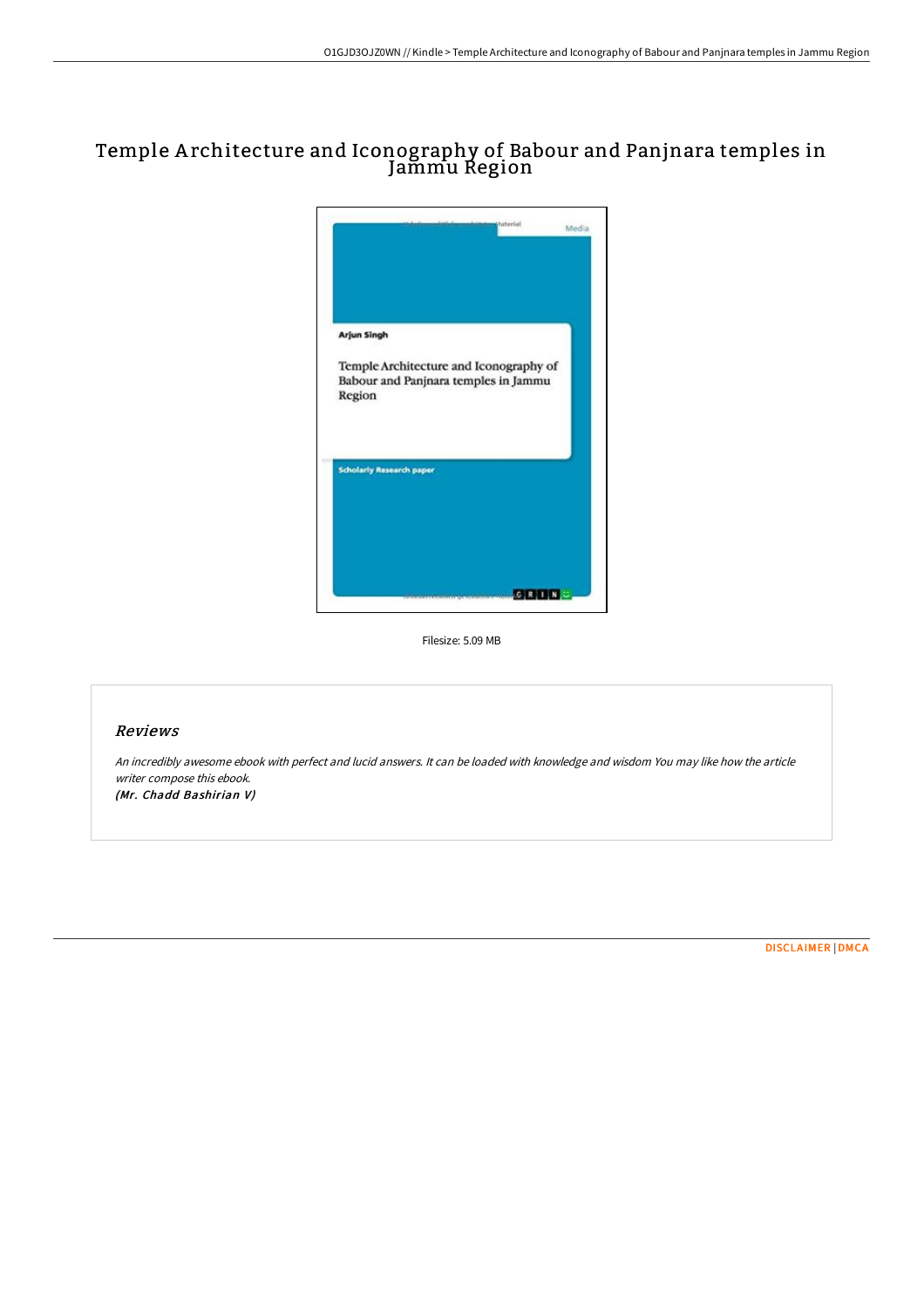## TEMPLE ARCHITECTURE AND ICONOGRAPHY OF BABOUR AND PANJNARA TEMPLES IN JAMMU REGION



GRIN Verlag Gmbh Jan 2015, 2015. Taschenbuch. Book Condition: Neu. 210x148x1 mm. This item is printed on demand - Print on Demand Neuware - Scholarly Research paper from the year 2014 in the subject Art - Architecture / History of Construction, , language: English, abstract: In Jammu region ikhara temples both of ancient and recent origin are very common. These vary in regard to as they possess only the sanctuary or more parts of a typical ikhara temple. Some of the temple consist of a single cella in which the idol is housed and have an enter room or ma dapa. The ancient temples, however, are entered through an ornamented porch usually supported by two pillars. The early medieval temples in Jammu region are two types. Firstly, iratha embellished by a variety of carvings and architectural designs as in the case of temples at Krimachi and most probably the Devi shrine at Babour. The second type to be seen in all other temples at Babour, which are not iratha in construction but are equally decorated with carved embellishments and architectural design. The temple of recent origin do not possess such outer formalities except that they have large curvilinear ikharas with a small melon-type amalaka or simply a bhumi in some cases on the highest narrow point to serve as base for a metallic kala a, set of three gh t s diminishing upwards, topped by a lotus bud pointed upwards. The lower portion or jangh is invariably a rectangular construction, all constructed out of bricks, leaving no scope for carved embellishment, but only for architectural designs, embellishing niches, projections like eves, bandhanas, ardha- ikharas and the like. 12 pp. Englisch.

Read Temple Ar chitecture and [Iconography](http://techno-pub.tech/temple-architecture-and-iconography-of-babour-an.html) of Babour and Panjnara temples in Jammu Region Online G Download PDF Temple Architecture and [Iconography](http://techno-pub.tech/temple-architecture-and-iconography-of-babour-an.html) of Babour and Panjnara temples in Jammu Region